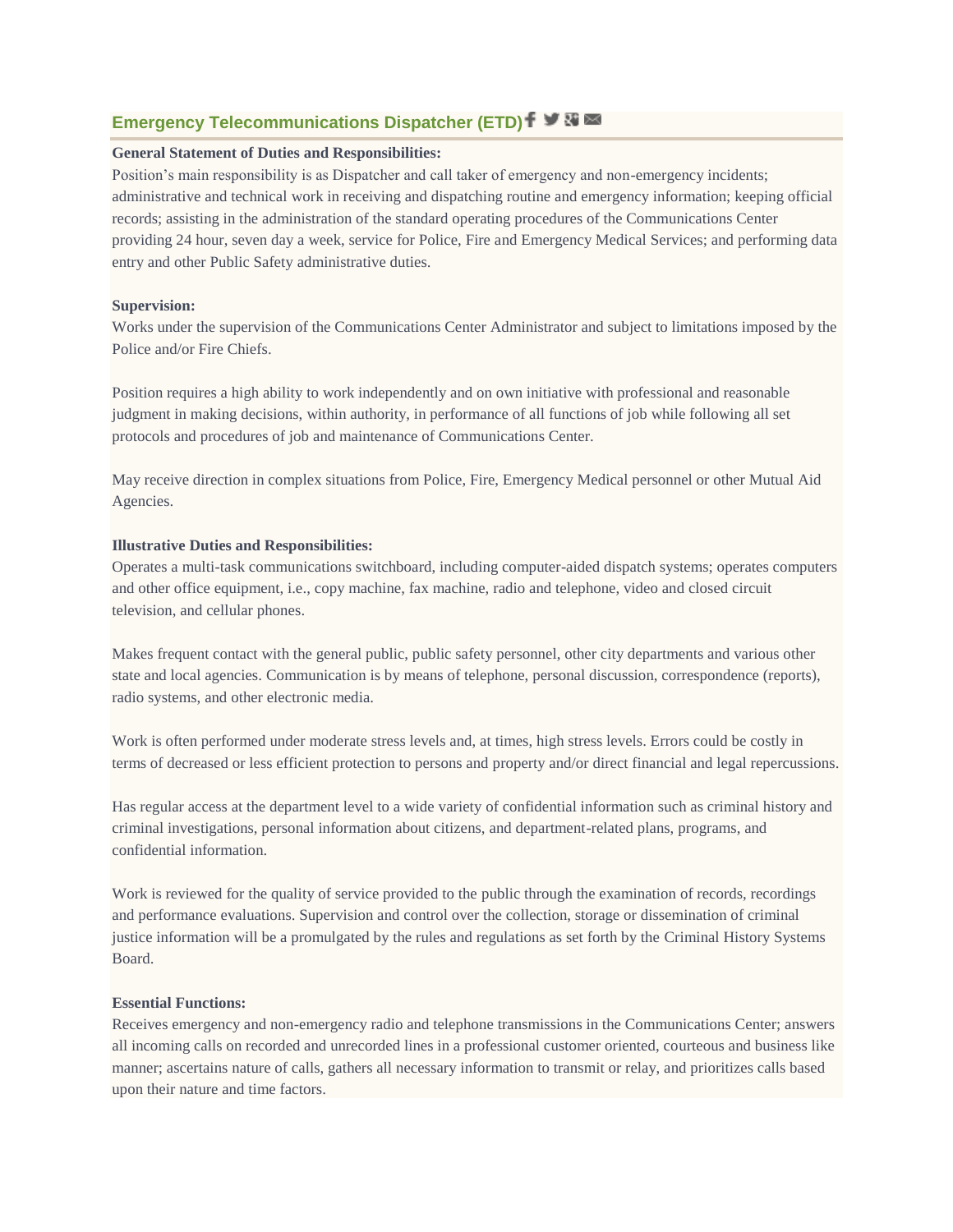Dispatches and manages the deployment of Police, Fire and Emergency Medical personnel and response vehicles for emergency and non-emergency incidents; broadcasts nature, location and time of incident; contacts all required personnel; provides supplemental information; ensures the presence of reserve units by contacting personnel designated for call-back; contacts and coordinates Mutual Aid response; relays information as required.

Provides emergency medical instructions to callers by phone; provides pertinent information to responding units by phone and/or radio; coordinates first responder, ambulance and Advanced Life Support intercept.

Monitors alarm systems; keeps accurate information; dispatches units when necessary; notifies personnel when alarms are out of service; assists in testing and maintenance of alarms as needed; contacts responsible parties and/or subscribers.

Maintains radio and telephone communications log; documents the location, safety, and status of personnel and equipment; maintains on-going contact with the responding personnel and keeps them informed of all pertinent information; keeps track of various information such as traffic lights out and streets closed and keeps emergency personnel informed.

Maintains Communications Center work area and equipment in clean and working condition; performs janitorial functions in work area as needed.

Operates radios as needed and assists in radio communications; operates office equipment as required; pages personnel as outlined by policy.

Enters and retrieves information from the CJIS/LEAPS/NCIC computer system in regards to criminal records; warrants, missing persons, and other functions as required and under the terms set forth by the Criminal History Systems Board; enters and retrieves information from the RMV computer in regards to motor vehicle operators licenses, registrations and other functions as required and under the terms set forth by the Criminal History Systems Board.

Enters and retrieves a variety of data and extracts required data from computer and other information systems; maintains reports and records as required or requested per departmental standards.

Inputs data to standard office and department forms, both manual and automated; makes simple postings to various reports; compiles and tabulates data; completes reports to the extent possible.

Knows the Communications Center's jurisdictional authority in relation to all agencies served; maintains thorough knowledge of the streets and neighborhoods of Westfield; maintains a working knowledge of surrounding communities.

Knows the Communications Center's policies and procedures; keeps abreast and complies with all Communications Center guidelines, directives, announcements, special orders, policies and procedures.

Broadcasts pertinent weather bulletins, civil defense bulletins, announcements, criminal activity bulletins and any other information as directed by the Communications Center Administrator and, or Police or Fire personnel.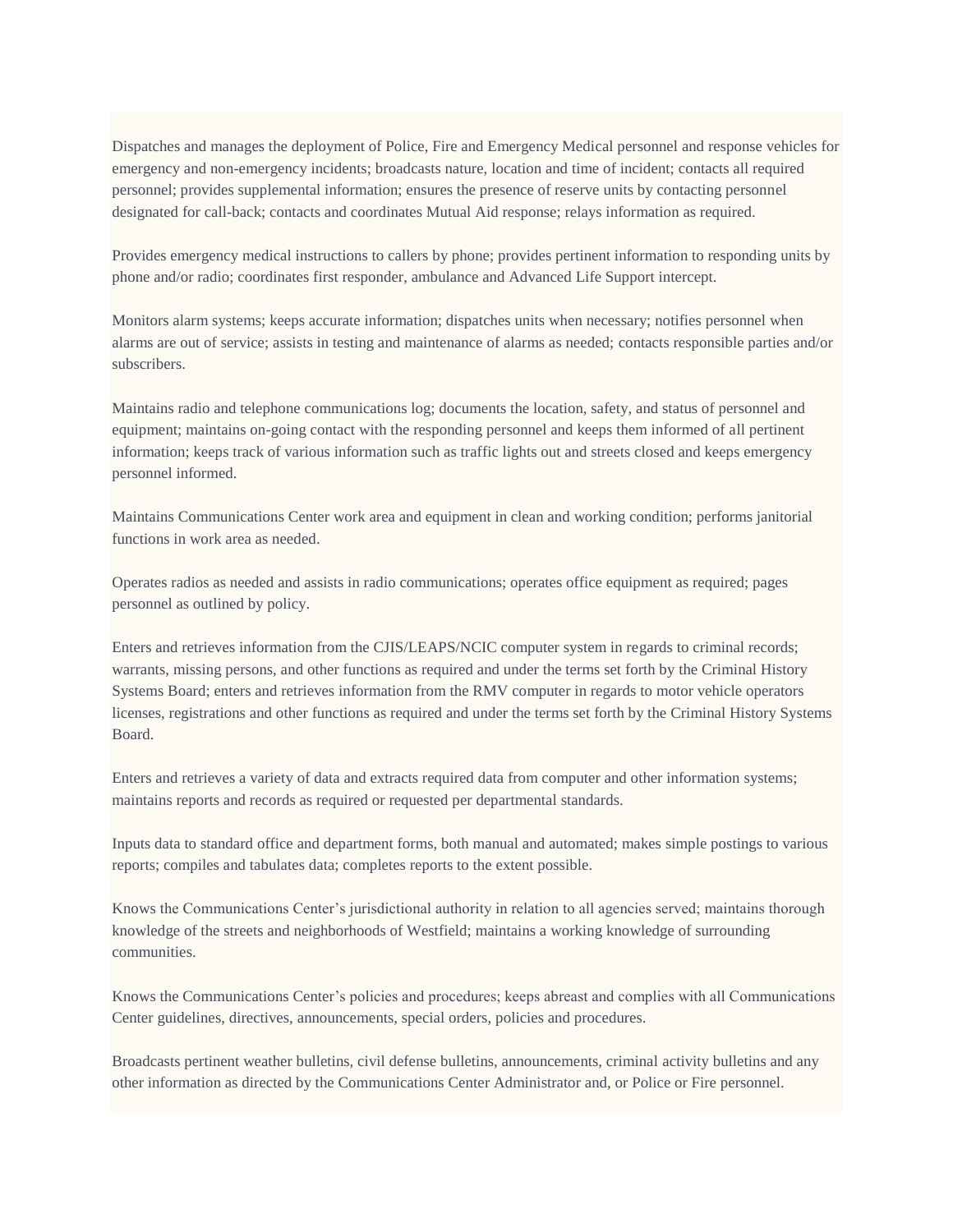Responsible to maintain valid and current certification in First Responder/CPR, LEAPS/NCIC, Emergency Medical Dispatch, Enhanced 911, and APCO Basic Telecommunication, or any other certifications needed to hold and perform job duties. Must be willing, and able, to attend job- related and City mandated training; May be required to perform administrative support duties, as time permits, for the Communications Center, Police and Fire Departments; assists with the training of new Communications Center employees.

Performs similar or related work as required or as situation dictates.

#### **Qualifications**

Recommended Minimum Qualifications: High school graduate or GED equivalent required plus broad specialized training involving the use of semi-complex procedures requiring special knowledge or ability or some training generally applicable to public safety dispatch work; six months related experience and working knowledge of computers and general office practices such as typing, filing, accounting/bookkeeping required; or any equivalent combination of education and experience. Must have a valid Massachusetts Driver License. Must submit to, and successfully pass, a Massachusetts Board of Probation and an Interstate Inquiry Index record check; must comply with the minimal qualification guidelines established by the Criminal History Systems Board. If do not possess current certification, must acquire within six months of hire, required certifications are: First Responder/CPR, LEAPS/NCIC, Emergency Medical Dispatch, Enhanced 911, and APCO Basic Telecommunication. Knowledge, Ability, and Skill: Must have the ability to perform multiple tasks at the same time i.e., entering information into the computer system, answering the telephone and speaking on the radio; working knowledge with computers, data entry terminals, and pertinent technical terminology. Ability to learn and proficiently use any required computer software, technology, equipment, etc., required for performance of job. Ability to think clearly and act appropriately in crisis situations and handle occasional high level of stress; ability to interact with the general public in a customer service based environment; ability to remain calm when faced with hysterical or irate callers; ability to deal tactfully and appropriately with the general public and other town personnel in an effective manner. Ability to attend to a number of details occurring simultaneously and do so with proficient accuracy; ability to read, write and speak clearly and provide clear directions over a radio or telephone; ability to elicit needed information from an individual who may be a child, injured, in need of emergency service personnel or in a highly agitated frame of mind. Ability to comprehend the full scope of departmental activities, policies and procedures, and independently initiate actions and make decisions in support of those policies and procedures; ability to prepare and maintain detailed and accurate records/reports and maintain multiple filing systems. Ability to type 35 words per minute and operate office equipment including computers.

## **Special Requirements**

Recommended Minimum Qualifications: High school graduate or GED equivalent required plus broad specialized training involving the use of semi-complex procedures requiring special knowledge or ability or some training generally applicable to public safety dispatch work; six months related experience and working knowledge of computers and general office practices such as typing, filing, accounting/bookkeeping required; or any equivalent combination of education and experience. Must have a valid Massachusetts Driver License. Must submit to, and successfully pass, a Massachusetts Board of Probation and an Interstate Inquiry Index record check; must comply with the minimal qualification guidelines established by the Criminal History Systems Board. If do not possess current certification, must acquire within six months of hire, required certifications are: First Responder/CPR, LEAPS/NCIC, Emergency Medical Dispatch, Enhanced 911, and APCO Basic Telecommunication. Knowledge, Ability, and Skill: Must have the ability to perform multiple tasks at the same time i.e., entering information into the computer system, answering the telephone and speaking on the radio; working knowledge with computers, data entry terminals, and pertinent technical terminology. Ability to learn and proficiently use any required computer